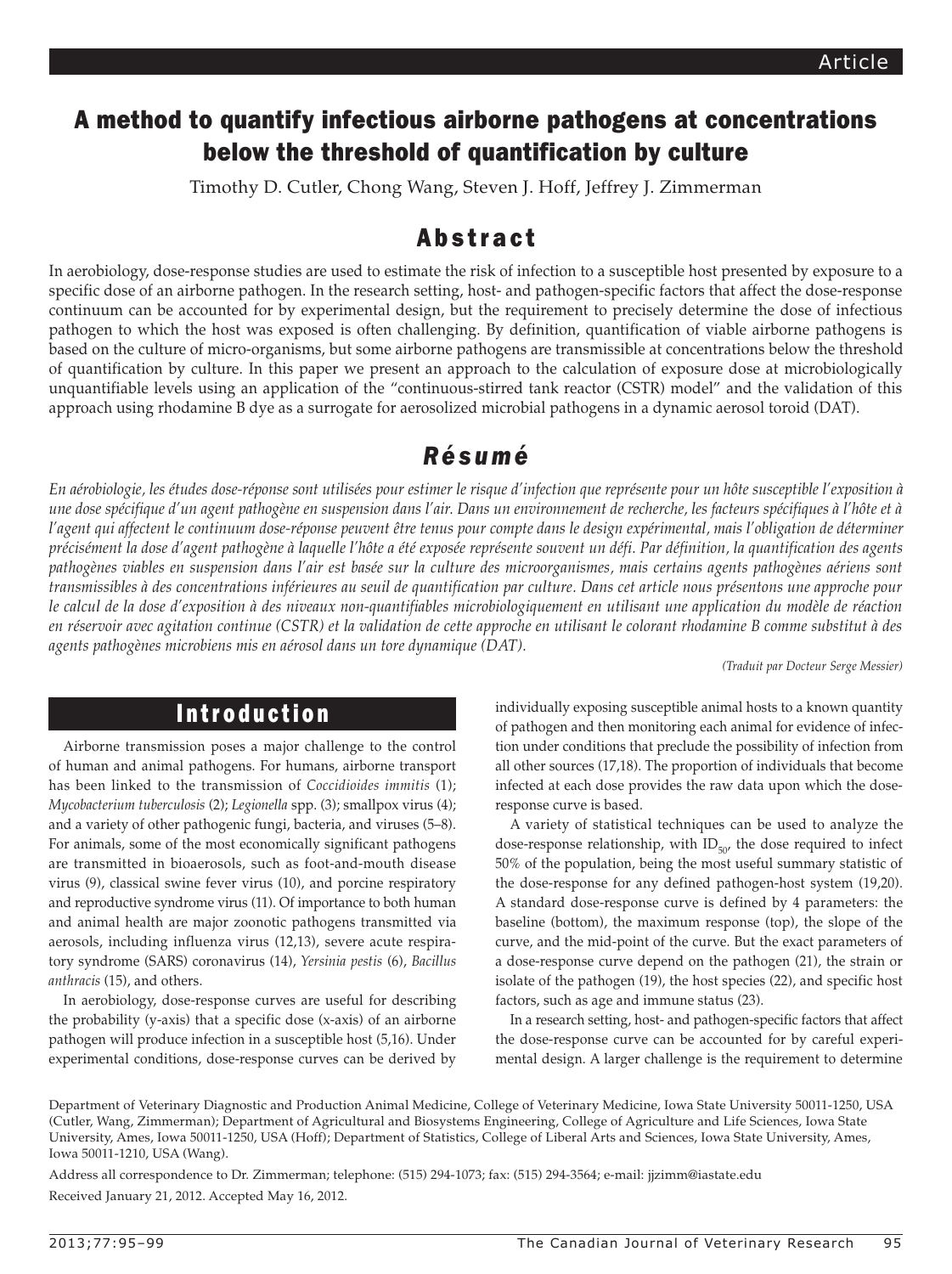|        |  | Table I. Target concentration as a function of the number of |  |
|--------|--|--------------------------------------------------------------|--|
|        |  | complete exchanges of a continuous-stirred tank reactor      |  |
| (CSTR) |  |                                                              |  |

| Exchange $(x)$ <sup>a</sup> | $C_t/C_{in}$ <sup>b</sup> | Target retained<br>in the CSTR (%) |
|-----------------------------|---------------------------|------------------------------------|
| $\mathbf 1$                 | $1 - e^{-1}$              | 37.0                               |
| 2                           | $1 - e^{-2}$              | 14.0                               |
| 3                           | $1 - e^{-3}$              | 5.0                                |
| $\overline{4}$              | $1 - e^{-4}$              | 1.8                                |
| 5                           | $1 - e^{-5}$              | 07                                 |

 $a x =$  one complete exchange of the volume of the CSTR.

**b** Mass balance of target concentration.

 $C_t$  — target concentration at time = *t;*  $C_{in}$  — target input concentration time at time  $= 0$ .

the dose of infectious pathogen to which the host was exposed. Estimation of the exposure dose requires measurements of the total volume of air respired by the host and the concentration of viable airborne pathogen, for example, liters of air respired by the susceptible host  $\times$  pathogen concentration per liter of air = exposure dose. In domestic animals, total respired air can be measured using spirometric instrumentation (18).

Estimates of the concentrations of infectious airborne pathogens are often more difficult to achieve. By definition, quantification of viable airborne pathogens is based on techniques that require the micro-organism to replicate in culture. Culture-based methods are less analytically sensitive than contemporary molecular techniques, e.g., polymerase chain reaction (PCR), but molecular assays are not a good substitute because they do not differentiate between infectious and non-infectious micro-organisms (5,19). If the pathogen is not highly transmissible, i.e., if transmission requires a large exposure dose, the dose-response curve may be determined despite the requirement to quantify infectious micro-organisms in culture. Commonly, airborne pathogens are transmissible at concentrations below the threshold of quantification by culture. Under these circumstances, the exposure dose, and hence the probability of transmission, is incalculable (16,24). In this paper, we present an engineering approach to calculate the exposure dose at microbiologically unquantifiable levels.

The continuous-stirred tank reactor (CSTR) is a vessel characterized by steady-state and uniform internal conditions due to mixing. The reactions and processes occurring within the CSTR may be defined for the conditions of the vessel. For example, as shown in Table I, the concentration of a target within a CSTR can be predicted at any time (t) using the equation:

$$
C_t = C_{in} (1 - e^{-t(Q/V)}) = C = C_{in} (1 - e^{-x})
$$

where:

- $C_t$  = target concentration at time = *t*
- $C_{in}$  = target input concentration at time = 0
- $t = time$
- $Q =$  flow rate (incoming rate = outgoing rate)
- $V =$  volume of the CSTR
- $e$  = the base of natural logarithm (Euler's number)
- *x* = one complete exchange of the volume of the CSTR

Continuous-stirred tank reactors are widely used in a variety of industrial, chemical, and biological applications, including bioreactors, fermentation vessels, and wastewater treatment. Goldberg et al (25) introduced the use of a continuously rotating drum (dynamic aerosol toroid) to experimental aerobiology as a method to maintain and study infectious particles suspended in aerosols over time. A rotating dynamic aerosol toroid (DAT) housed in an environment that preserves the pathogen's infectivity, e.g., held at temperatures below freezing, is a CSTR. As such, the concentrations of the airborne components within the DAT can be predicted at time *(t)* if the exchange volumes are known. This paper provides experimental evidence to support this concept and discusses the application of this approach to the problem of estimating the concentration of airborne pathogens at microbiologically unquantifiable levels.

#### Materials and methods

The objective of this experiment was to determine whether the CSTR-derived calculations could accurately predict the concentration of an airborne target in a DAT given known exchange volumes. As a surrogate for an airborne micro-organism, a fluorescent dye (rhodamine B) was aerosolized into a 400 L DAT held at  $-4^{\circ}$ C. In 10 replicates, 12 air samples (200 L each) were collected and the fluorescence measured. These data were tested for: (i) a linear relationship between the concentration of rhodamine B removed  $(\log_{10} M_{c,out(t)})$  and volume of aerosol removed  $(V_{extracted})$ , and (ii) a significant difference between the theoretical and the observed rhodamine B regression lines.

A stainless steel 400 liter DAT was constructed based on the description provided by Goldberg et al (25). For temperature control, the DAT was housed in a custom-built refrigeration unit (Carroll Coolers Inc., Carroll, Iowa, USA) maintained at  $-4$ °C. During operation, the DAT rotated at 4 RPM (Brother International Gearmotors, Bridgewater, New Jersey, USA). Three HEPA-filters (Fisher Scientific, Hampton, New Hampshire, USA) were fixed to ports on the periphery of the DAT to allow for pressure equilibration during nebulization and impingement. The entire system was disassembled and cleaned between each of the 10 replicates.

In each replicate, approximately 50 mL of a  $1\times$  phosphate buffered saline (PBS; Thermo Scientific, Rockford, Illinois, USA) solution containing 0.08% v/v; rhodamine B (Sigma Chemical Company, St. Louis, Missouri, USA) and 0.1% v/v Antifoam A Emulsion (Sigma Chemical Company) was nebulized into the DAT using a 24-jet Collison nebulizer (BGI, Waltham, Massachusetts, USA) operating at 40 PSI. According to the manufacturer's specifications, these parameters aerosolized the solution at a rate of 1.1 mL per min and produced particles  $1.9 \mu m$  in diameter. After nebulization and prior to sampling, the cloud was allowed to equilibrate within the DAT for 60 min. This allowed for complete mixing, sedimentation, and thermal equilibration of aerosolized rhodamine B.

Air samples were collected using sterile AGI-30 glass impingers (Ace Glass, Vineland, New Jersey, USA) containing 20 mL of sterile  $1\times$  PBS (Thermo Scientific) as collection fluid. Impingers were operated at a constant flow rate of 12.5 L per min using oilless pumps (Fisher Scientific, Hampton, New Hampshire, USA). Pump performance was monitored using a vacuum pressure gauge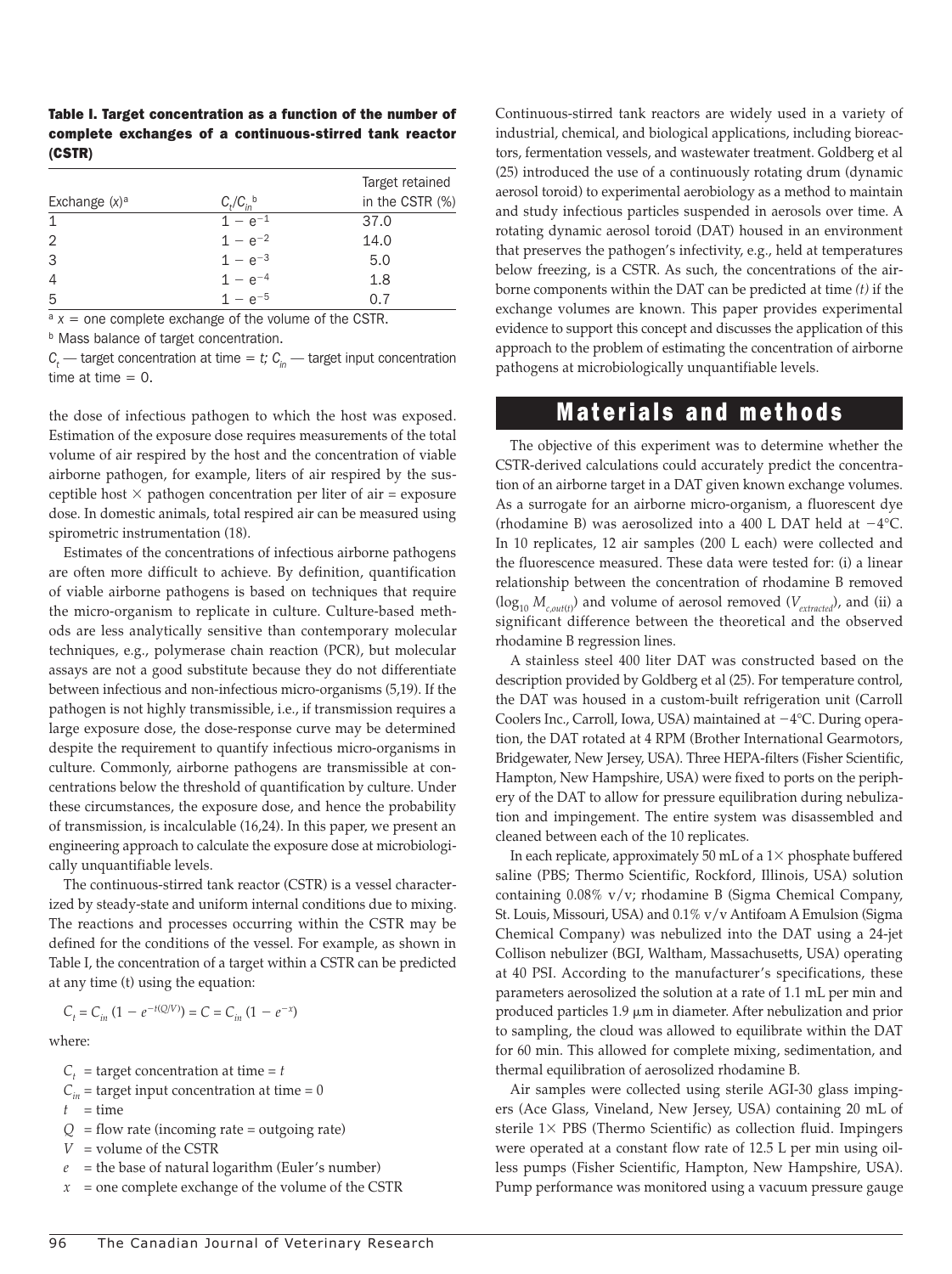(Cato Western, Tucson, Arizona, USA). Twelve 200-L air samples were taken in succession, i.e., 6 complete evacuations of the DAT over a period of approximately 3.5 h. All samples were maintained on ice until sampling was completed. Thereafter, a 1.5 mL aliquot of each sample was dispensed into a disposable ultraviolet transmissible cuvet (Fisher Scientific, Pittsburgh, Pennsylvania, USA), allowed to warm to 20°C. The amount of rhodamine B dye in each sample was measured using a fluorometer (Turner BioSystems, Sunnyvale, California, USA) equipped with a green optical kit (Turner BioSystems). Results were expressed as raw fluorescence units. Prior to each replicate, the fluorometer was evaluated using a rhodamine B solid standard (Turner BioSystems).

To predict the concentration of an airborne target (e.g., rhodamine B) within a CSTR as samples are drawn from the drum and replaced with filtered inlet air, a mass balance equation of the target's concentration in the drum can be written as:

$$
\frac{d(M_{c,drum}m_a)}{dt}=m_a[M_{c,in}-M_{c,out}] \quad \text{[Equation 1]}
$$

where:

 $M_{\text{cdrum}}$  = mass fraction of the target inside drum,  $\text{kg}_{\text{target}}/\text{kg}_{\text{a}}$  $=$  mass of air inside drum,  $kg_a$  $t = \text{time, s}$  $m_a$  = mass flow rate of air through drum, kg<sub>3</sub>/s  $M_{c,in}$  = mass fraction of target entering drum,  $\text{kg}_{\text{target}}/\text{kg}_{\text{a}}$  $M_{\text{c,out}}$  = mass fraction of target leaving drum,  $\text{kg}_{\text{target}}/\text{kg}_{\text{a}}$ 

Based on the work of Goldberg et al (25), a DAT is a well-mixed vessel. Therefore, the mass fraction of target leaving the drum is representative of the mass fraction inside the drum and can be stated as:

$$
M_{c,drum} = M_{c,out} \quad \text{[Equation 2]}
$$

and Equation 1 can be re-written as:

$$
\frac{d(M_{c, out}M_a)}{dt}=m_a\{M_{c,in}-M_{c,out}\} \quad \text{[Equation 3]}
$$

Integrating Equation 3 results in the common form of a perfectly mixed, but dynamically changing, mass fraction starting from a known initial mass fraction as:

$$
M_{c,out}(t) = M_{c,out}(t=0)e^{-(t m_a/m_a)} \quad \text{[Equation 4]}
$$

Equation 4 states that the mass fraction of target in a perfectly mixed drum at any time (t)  $(M_{c, out}(t))$  is a function of the initial concentration inside the  $(M_{coul}(t=0))$  drum and the exponential decay characterized by the mass of air inside the drum  $(m_{a})$  and the mass flow rate of air through the drum (*ma* ). Assuming constant air density, equation (4) can be further described by:

$$
M_{c,out}(t) = M_{c,out}(t=0)e^{-(V_{extracted}/V_{drum})}
$$
 [Equation 5]

The starting point for determining the concentration of the target at time (t) is the initial mass fraction within the drum  $(M_{c, out}(t = 0))$ . Determination of target concentration requires sampling the air and subsequent sample analysis. This extraction process results in an interruption of the initial mass fraction of the target.

Equation 5 can be used to back-calculate the initial target mass fraction  $(t = 0)$  within the drum from the initial extracted sample (*t* = 1). Thus, after the first sample extraction, some known amount of drum air has been extracted (*Vextracted*) resulting in a mass fraction of  $(M<sub>c, out</sub>(t<sub>1</sub>))$  providing an estimation of the initial mass fraction determined as:

$$
M_{c,out}(t=0) = \frac{M_{c,out}(t_1)}{e^{-(V_{extracted,t_1}/V_{drum})}}
$$
 [Equation 6]

Equation 6 represents the initial mass fraction inside the drum. Since the drum behaves as a well-mixed vessel, all subsequent sample extractions and the resulting mass fractions will obey the mixing model as given in equation (5) using the estimate for the initial mass fraction given in equation (6). The final relationship becomes:

$$
M_{c,out}(t) = \frac{M_{c,out}(t_1)}{e^{-(V_{extracted,t_1}/V_{drum})}} e^{-(V_{extracted}/V_{drum})}
$$
 [Equation 7]

where:

 $M_{c,out}(t_1)$  = mass fraction from the first sampled extraction,  $kg_{target}/kg_a$  $V_{extracted,t_1}$  = volume of drum air extracted for the first sample, liters  $\dot{V}$  = fixed volume of the drum, liters

Converting Equation 5 to  $log_{10}$  format, the mass fraction of the DAT can be mathematically represented as:

$$
\log_{10} M_{c,out(t)} = \log_{10} M_{c,out(t=0)} - (\log_{10} e/V_{drum})^* V_{extracted}
$$

where:

 $M_{\text{c,out}(t=0)}$  = concentration of rhodamine B at  $(t=0)$  $M_{c,out(t)}$  = rhodamine B concentration at current time  $V_{extracted}$  = the running total of the volume removed  $V_{_{drum}}$  = the total volume in container = the total volume in container

 $e$  = the base of natural logarithm (Euler's number).

This mathematical representation contained 2 assumptions:

- 1. There is a linear relationship between  $(\log_{10} M_{c,out(t)})$  and  $V_{extracted}$ ;
- 2. The slope of the rhodamine B regression line was equal to  $-(\log_{10} e/V_{drum}).$

If both of these assumptions are true, then,  $\log_{10} M_{c,out(t)}$  is a linear function of  $V_{extracted}$  with intercept  $log_{10} M_{c,out(t=0)}$  and slope  $-(\log_{10} e/V_{drum})$ . Thus, the linear relationship between  $\log_{10} M_{c,out(t)}$ and *Vextracted* may be used to estimate the concentration of rhodamine B at any time along the regression line. To validate assumption (1), the concentration of rhodamine B  $(log_{10})$  in sequential air samples collected in each of 9 replicates was analyzed using a simple linear regression model using the REG procedure (SAS, version 9.2; SAS Institute Inc, Cary, North Carolina, USA) and the coefficient of determination *(R2*) was calculated. To validate assumption (2), the hypothesis that the average slope was equal to the theoretical slope (log<sub>10</sub>  $e/V$ <sub>drum</sub>) was tested using the Student's *t*-test.

### Results

A total of 10 replicates were attempted. One replicate (number 4) failed because of technical problems that occurred during the procedure. For the remaining 9 runs, least square estimates of the intercept and slope, as well as the coefficient of determination (*R2*),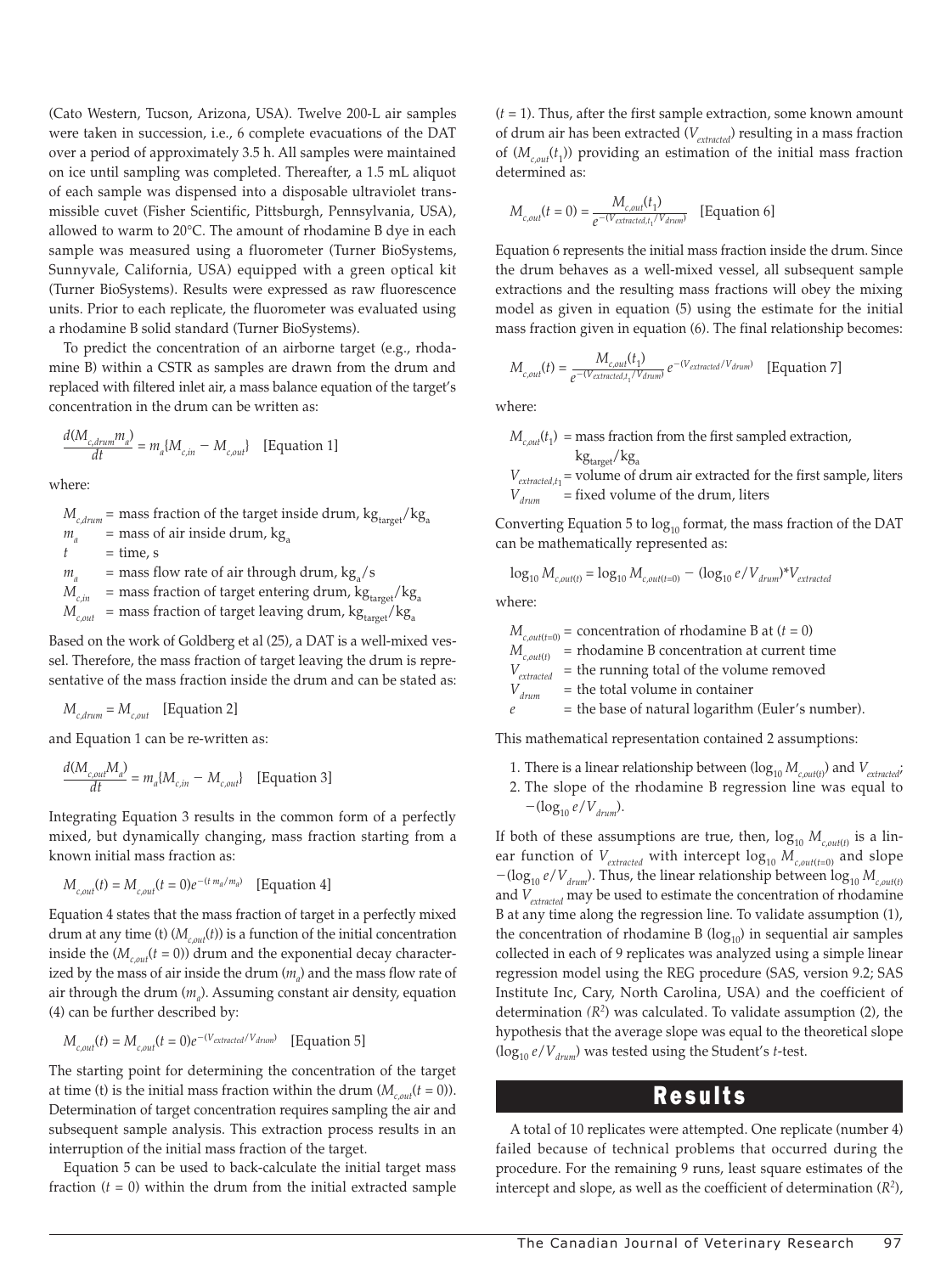were calculated for each regression line (Table II). *R2* described the proportion of response variation explained for by the linear model and ranges from 0 to 1, with a large  $R^2$  value indicative of a good fit of the linear model. The mean  $R^2$  for the 9 replicates was 0.93 with a standard deviation of 0.07. Overall, the linear regression line explained 93% of the variation in  $log_{10}$  transformed rhodamine B data. The average slope of the 9 runs was not significantly different  $(P = 0.1593)$  from the theoretical slope  $(-0.0011)$ . Thus, these data show that the linear relationship between  $\log_{10} M_{c, out(t)}$  and  $V_{extracted}$ may be used to estimate the concentration of an airborne target in a DAT given known exchange volumes.

#### **Discussion**

Successful airborne transmission occurs in 3 basic steps: (i) aerosolization of the infectious agent; (ii) environmentally dependent movement, dilution, and inactivation of airborne infectious particles; and (iii) contact, entry, and replication within a susceptible host (26). From the perspective of prevention and control, the goal is to understand and model the transmission of airborne pathogens in order to design effective counter-measures. Both macro- and micro-level approaches are useful in meeting this objective. That is, field data collected over the course of an outbreak may be useful for modeling the airborne spread of a pathogen within a population (27). Likewise, the basic steps and their components may be evaluated independently under controlled conditions to understand the contribution of each to the process of transmission (18). That is: (i) quantify the rate at which the pathogen is excreted into the environment; (ii) measure the rate of inactivation of the airborne infectious pathogen under specific environmental conditions; and (iii) estimate the likelihood that exposure to a specific dose of the airborne infectious pathogen will produce a response (infection) in an individual host.

This study addressed the third step in this process and, in particular, the specific problem of deriving dose-response curves under experimental conditions in which transmission occurs at concentrations below the threshold of quantification for culturebased methods. In this experiment, a tracer was used to model the behavior of an aerosolized pathogen in a rotating DAT. Tracers (e.g., uranine, rhodamine B, and *Bacillus subtilis* spores) have been used extensively in experimental aerobiology (28). Songer (29) aerosolized rhodamine B dye simultaneously with virus (Newcastle disease virus, infectious bovine rhinotracheitis virus, vesicular stomatitis virus, T3 bacteriophage) to track the physical loss of airborne virus within a DAT. In an experiment of similar design, Hermann et al (30) found no significant difference between the slopes of rhodamine B dye and porcine reproductive and respiratory syndrome virus RNA detected by quantitative PCR, i.e., the concentrations of rhodamine B and viral RNA declined in the DAT at the same rate. Under the conditions of this experiment, the fact that the theoretical line and the experimental line were not significantly different provided evidence that physical loss did affect the outcome of the tracer values. Thus, rhodamine B concentration has been shown to reflect target pathogen concentrations under conditions similar to those reported here.

The physical parameters and experimental conditions of this study merit discussion. This experiment was conducted in a 400 L DAT rotated at 4 RPM. However, a variety of DAT sizes and rotation

Table II. Parameters describing the linear relationship between the concentration of airborne rhodamine B and the volume of air extracted from a dynamic aerosol toroid

| Replicate | $R^2$ | Slope     | Intercept |
|-----------|-------|-----------|-----------|
| 1         | 0.96  | $-0.0013$ | 3.47      |
| 2         | 0.83  | $-0.0021$ | 3.40      |
| 3         | 0.96  | $-0.0030$ | 3.16      |
| 5         | 0.94  | $-0.0007$ | 3.20      |
| 6         | 0.95  | $-0.0011$ | 4.07      |
| 7         | 0.80  | $-0.0007$ | 2.56      |
| 8         | 0.97  | $-0.0012$ | 4.08      |
| 9         | 0.99  | $-0.0013$ | 4.72      |
| 10        | 0.98  | $-0.0016$ | 4.70      |

speeds are reported in the literature, for example, 140 L (29), 1000 L (31), and 2500 L (32). A review of the literature found no evaluation of the effect of DAT dimensions, volume, and rate of rotation on the behavior of suspended particles. Therefore, it would be of value to confirm the results reported here using the described methodology.

In this experiment, the environmental conditions were designed to preserve target pathogen infectivity. In particular, the  $-4^{\circ}$ C temperature at which the DAT was maintained would be expected to preserve the infectivity of a target pathogen indefinitely. At temperatures above freezing, the slope of the airborne pathogen would diverge from the slope of the rhodamine B. Therefore, the inactivation of the target pathogen over time would need to be accounted for in the estimation of the airborne pathogen concentration. This is not an insignificant consideration because the rate of airborne pathogen concentration inactivation is affected by isolate (26,27), the suspension medium (32,33), temperature (29,34), and relative humidity (30,35). Therefore, it is preferable to avoid this complication by maintaining the DAT at temperatures below 0°C.

In dose-response studies, the CSTR model solves the problem of estimating the exposure dose when the concentrations of airborne pathogens are at microbiologically unquantifiable levels.

Specifically, the linear relationship between  $\log_{10} M_{_{c,out(t)}}$  and *Vextracted* may be used to estimate the concentration of a target at any point along the regression line. Thus,  $\log_{10} M_{c, out(t)}$  is a linear function of  $V_{extracted}$  with intercept  $log_{10} M_{c,out(t=0)}$  and slope  $-(log_{10} e/V_{drum})$ . Therefore, under conditions similar to those reported here, the CSTR model solves the problem of estimating the exposure dose when the concentrations of airborne pathogens are at microbiologically unquantifiable levels.

#### Acknowledgments

The study was supported in part by Pork Checkoff funds distributed through the National Pork Board, Des Moines, Iowa, USA and the PRRS CAP USDA NIFA Award 2008-55620-19132.

#### References

1. CDC (Centers for Disease Control and Prevention), 2009. Increase in coccidioidomycosis — California, 2000–2007. MMWR Morb Mortal Wkly Rep 2009;58:105–109.